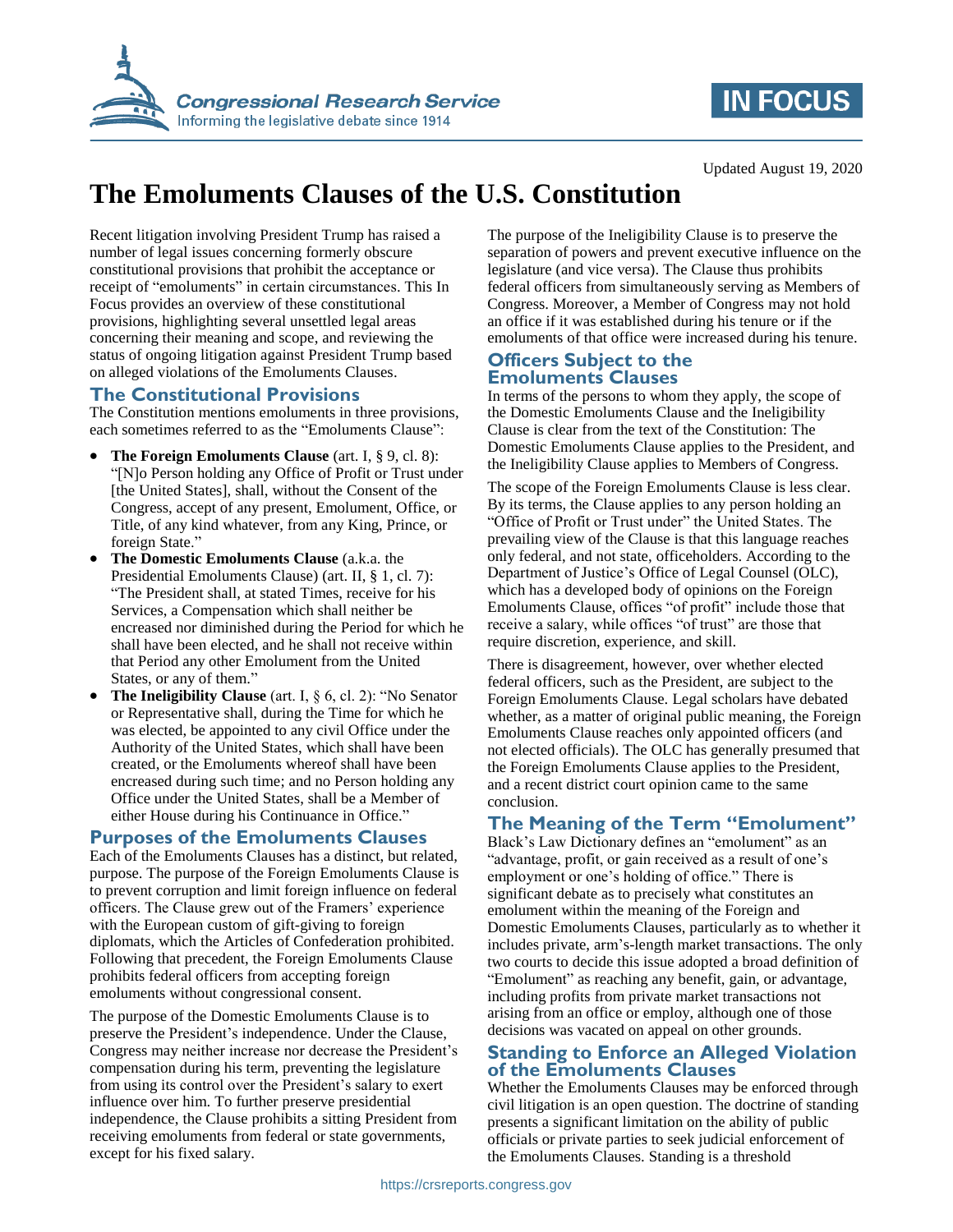constitutional and prudential issue that concerns whether the person bringing suit has a legal right to a judicial ruling on the issues he has raised. Standing is grounded in Article III of the U.S. Constitution, which limits the exercise of federal judicial power to "cases" and "controversies."

To establish the standing requirements of Article III, a plaintiff must identify a personal injury (referred to as an "injury-in-fact") that is actual or imminent, concrete, and particularized. The injury must additionally be "fairly traceable" to allegedly unlawful conduct of the defendant and "likely to be redressed by the requested relief."

Beyond these constitutional standing requirements, courts have at times recognized a set of prudential principles relevant to the standing inquiry. Because such limits are not constitutionally mandated, Congress may modify them if it does so expressly. In general, prudential principles require that the plaintiff (1) assert her own legal rights and interests (as opposed to those of a third party); (2) complain of injuries that fall within the "zone of interests" covered by the legal provision at issue; and (3) not assert what amounts to a "generalized grievance[]" more appropriately addressed by the representative branches of government.

Different plaintiffs in ongoing Emoluments Clause cases have relied on various theories to support standing, with mixed results. Private parties, including business competitors, have asserted injuries in the form of increased competition and loss of business from the alleged constitutional violations. States have alleged injury to proprietary interests connected to ownership of competing businesses and harm to their "quasi-sovereign" interests in the federal system, among other things. Some Members of Congress have relied on the alleged deprivation of their opportunity to vote on the acceptance of emoluments under the Foreign Emoluments Clause.

#### **Significant Litigation Involving the Emoluments Clauses**

Until recently, there had been no substantial litigation concerning the Emoluments Clauses. However, since 2016, a number of private parties, state attorneys general, and Members of Congress have filed lawsuits against President Trump, alleging that his retention of certain business and financial interests during his presidency—and his failure to seek congressional approval of interests relating to foreign governments—violate the Foreign and Domestic Emoluments Clauses. Three major federal lawsuits concerning the Emoluments Clauses have been filed.

In *Citizens for Responsibility and Ethics in Washington (CREW) v. Trump*, No. 17-CV-458 (S.D.N.Y.), a nonprofit government ethics watchdog, along with various organizations and individuals associated with the hospitality industries in New York and Washington, DC, alleges violations of the Domestic and Foreign Emoluments Clauses through President Trump's receipt of payments from the federal government and various foreign government officials at different Trump Organization properties. For example, plaintiffs allege that the Trump International Hotel's continuing lease with the General Services Administration violates the Domestic Emoluments Clause, and that payments for services made to the Trump International Hotel by agents of foreign governments violate the Foreign Emoluments Clause. President Trump moved to dismiss the suit, asserting that the plaintiffs lack

standing and that the term "emoluments" does not extend to arm's-length commercial transactions. The district court dismissed the case for lack of standing, but the Second Circuit reversed, holding that the hospitality-industry plaintiffs had standing based on a theory of competitive harm resulting from the allegedly unlawful conduct. The full Second Circuit denied the President's request for rehearing on August 17, 2020; the President may still seek review from the Supreme Court, however.

In *District of Columbia v. Trump*, No. 17-1596 (D. Md.), the District of Columbia and the State of Maryland sued President Trump, alleging violations of the Foreign and Domestic Emoluments Clauses similar to those in the *CREW* lawsuit. President Trump moved to dismiss based on standing and a failure to state a claim. In a series of 2018 rulings, the district court ruled that the plaintiffs had standing based on alleged injuries related to the Trump International Hotel, and denied President Trump's motion to dismiss, holding that plaintiffs had stated a claim because the President was subject to the Foreign Emoluments Clause and the term "emolument" reached any "profit, gain, or advantage, of more than *de minimis* value." President Trump moved to certify an interlocutory appeal of these rulings, but the district court declined to certify such an appeal. President Trump therefore petitioned the Fourth Circuit for a writ of mandamus. On July 10, 2019, a Fourth Circuit panel granted the writ and reversed the district court, holding that the plaintiffs lacked standing to pursue their claims. On May 14, 2020, after vacating that panel decision and agreeing to hear the case en banc, the full Fourth Circuit held that President Trump had not established a clear and indisputable right to mandamus relief, and therefore denied the petition for mandamus. The effect of the denial is to return the case to the district court for further proceedings, unless the President seeks review from the Supreme Court.

In *Blumenthal, et al. v. Trump*, No. 17-1154 (D.D.C.), 201 Members of Congress allege violations of the Foreign Emoluments Clause through the President's receipt of foreign-government payments at Trump properties, foreign licensing fees, and regulatory benefits, among other things. President Trump moved to dismiss on the grounds that the plaintiffs lack standing and that he has not received any prohibited "emoluments." On September 28, 2018, the district court ruled that the plaintiffs have standing, reasoning that these Members of Congress suffered an injury-in-fact through the deprivation of a voting opportunity under the Foreign Emoluments Clause. On April 30, 2019, the district court held that the plaintiffs had stated a claim against the President. On August 21, 2019, the district court certified an immediate appeal. On February 7, 2020, the D.C. Circuit reversed the district court's standing decision, holding that the Members lacked standing because individual Members of Congress may not sue based on alleged institutional injury to the legislature as a whole. On July 6, 2020, the plaintiffs in *Blumenthal* asked the Supreme Court to review the D.C. Circuit's decision on the legislator-standing issue.

**Kevin J. Hickey**, Legislative Attorney **Michael A. Foster**, Legislative Attorney